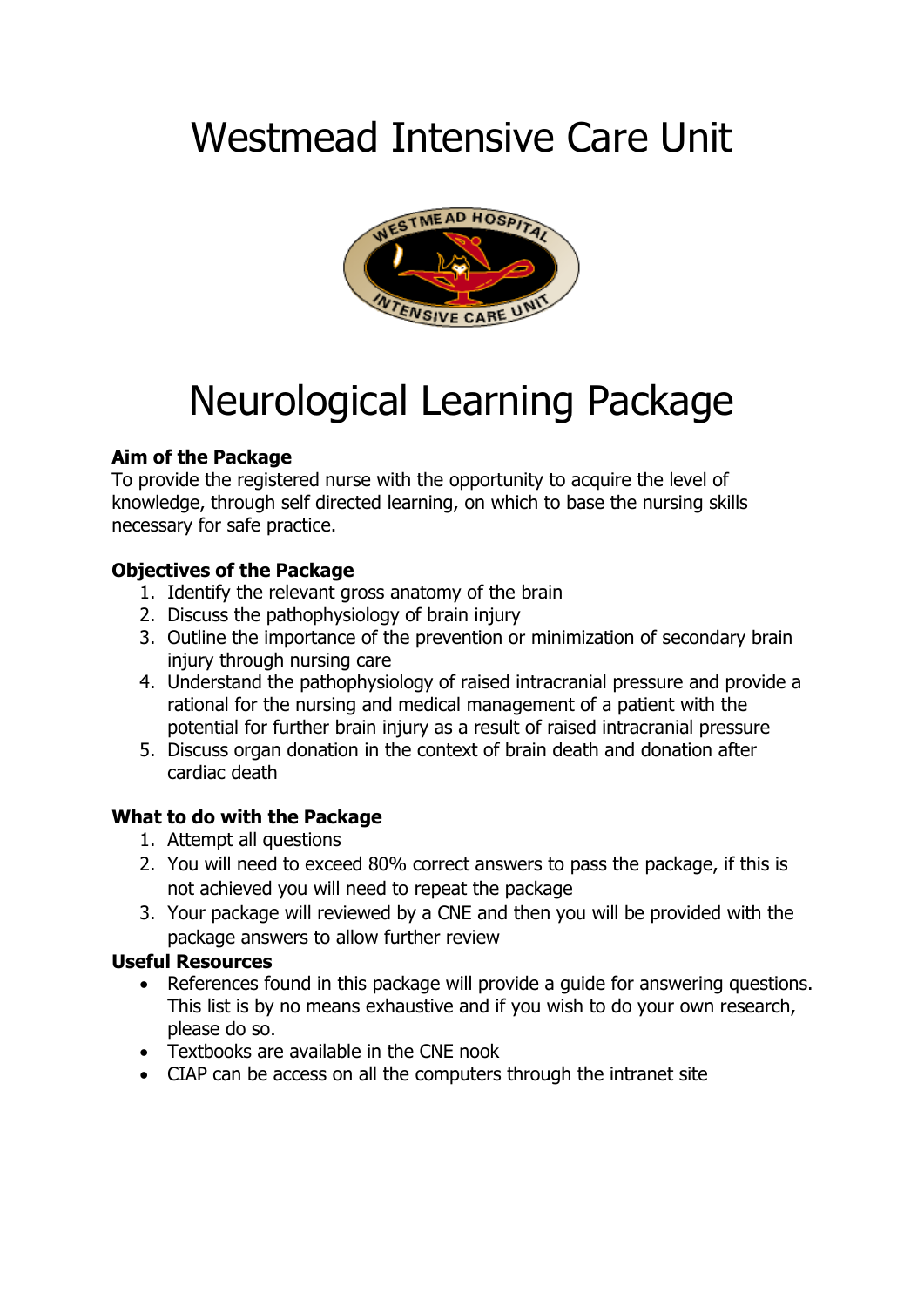## **NEURO ANATOMY**

#### **Question 1**

Label the following diagrams.



Mandible Mental foramen Maxilla Mastoid process Styloid process Occipital bone Lacrimal bone Sphenoid bone Zygomatic bone Frontal bone Parietal bone Temporal bone Nasal bone External acoustic meatus Squamosal suture Lambdoidal suture Coronal suture





Frontal bone Parietal bone Occipital bone Frontal sinus Foramen magnum Optic foramen Crista galli Sella turcica Small wing of sphenoid Great wing of sphenoid Internal acoustic meatus Cribriform plate of ethmoid bone Petrous portion of temporal bone

Figure 3. Bones of the base of skull. From Hickey (1986, p.20)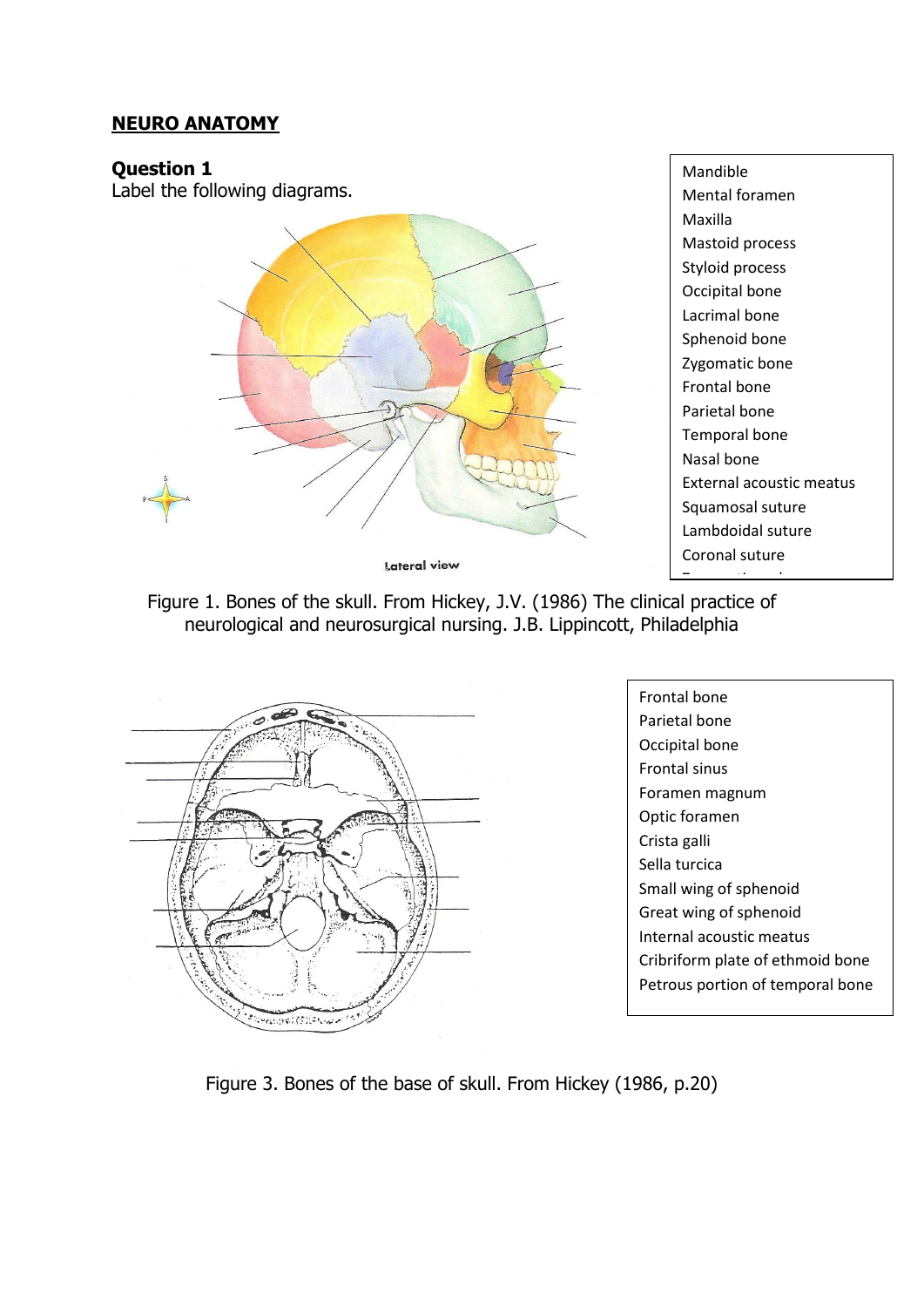

Frontal lobe Parietal lobe Occipital lobe Temporal lobe Corpus callosum Cerebellum Medulla oblongata Pons Spinal cord Pituitary gland

# **Question 2**

What are the main functions of the following areas of the brain: Frontal, Parietal, Occipital, and Temporal lobes? Corpus callosum? Basal ganglia? Mid brain, Pons and Medulla? Thalamus and Hypothalamus?

**Question 3**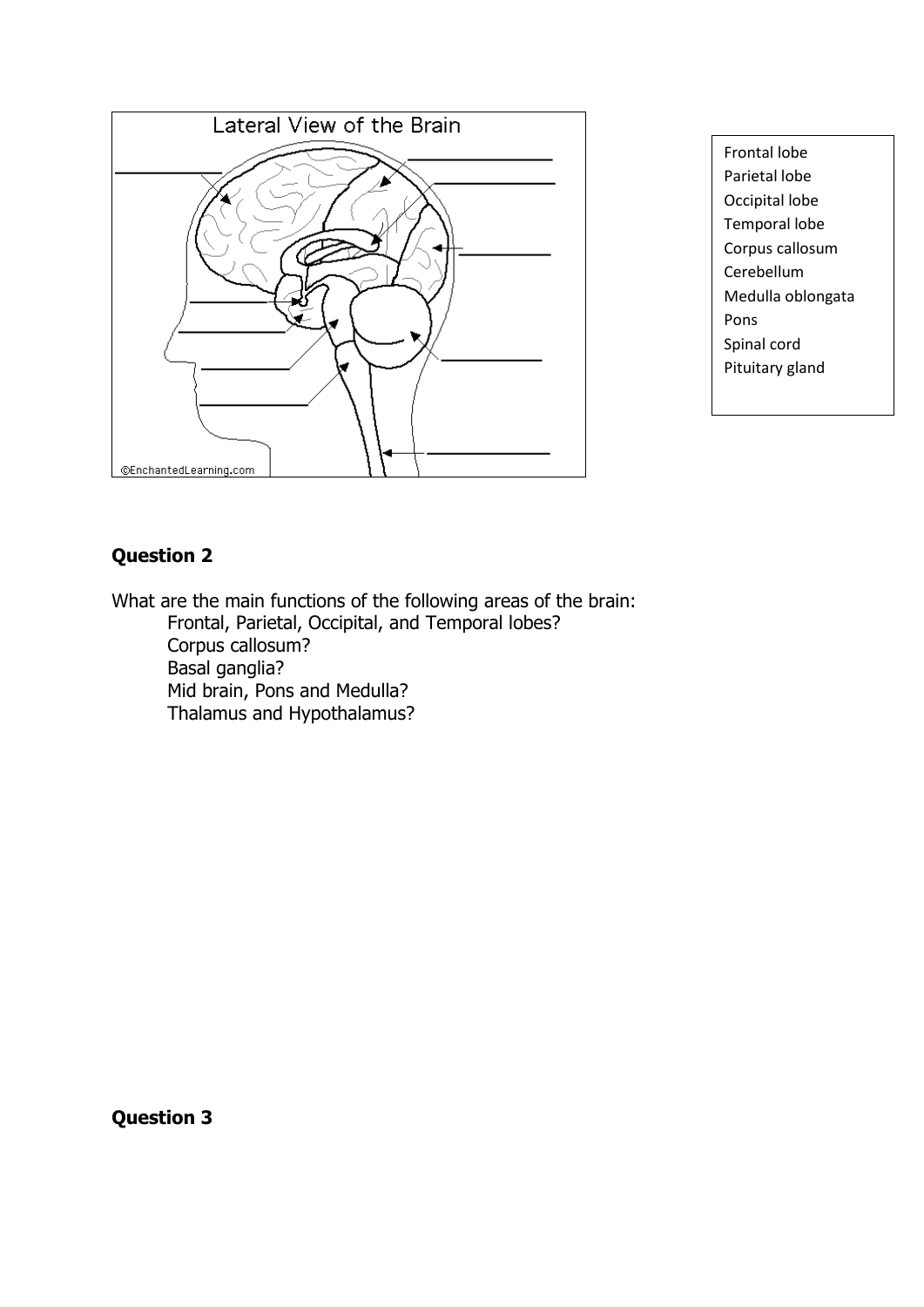Figure 3A. Schematic diagram of the arteries to the brain, and the circle of Willis.



What areas of the brain do the following Arteries Supply: Anterior Cerebral Artery? Middle Cerebral Artery? Posterior Cerebral Artery?

#### **Question 4**

What is the function of CSF? How/Where is it produced? How/Where is it reabsorbed?

#### **Question 5**

Read the information provided in the "components" and "function" columns of the following table and identify the cranial nerve that best fits the description.

| <b>CRANIAL NERVE</b> | <b>COMPONENTS</b>               | <b>FUNCTION</b>                                                                                                        |
|----------------------|---------------------------------|------------------------------------------------------------------------------------------------------------------------|
|                      | contains motor fibres           | Motor portion: innervates<br>the superior oblique<br>muscle of the eyeball.                                            |
|                      | Contains sensory fibres<br>only | Conveys impulses<br>associated with hearing<br>and equilibrium                                                         |
|                      | Contains motor fibres           | Motor portion: innervates<br>the muscle of the tongue,<br>and conduct impulses<br>related to speech and<br>swallowing. |
|                      | Contains sensory fibres         | Conveys impulses related                                                                                               |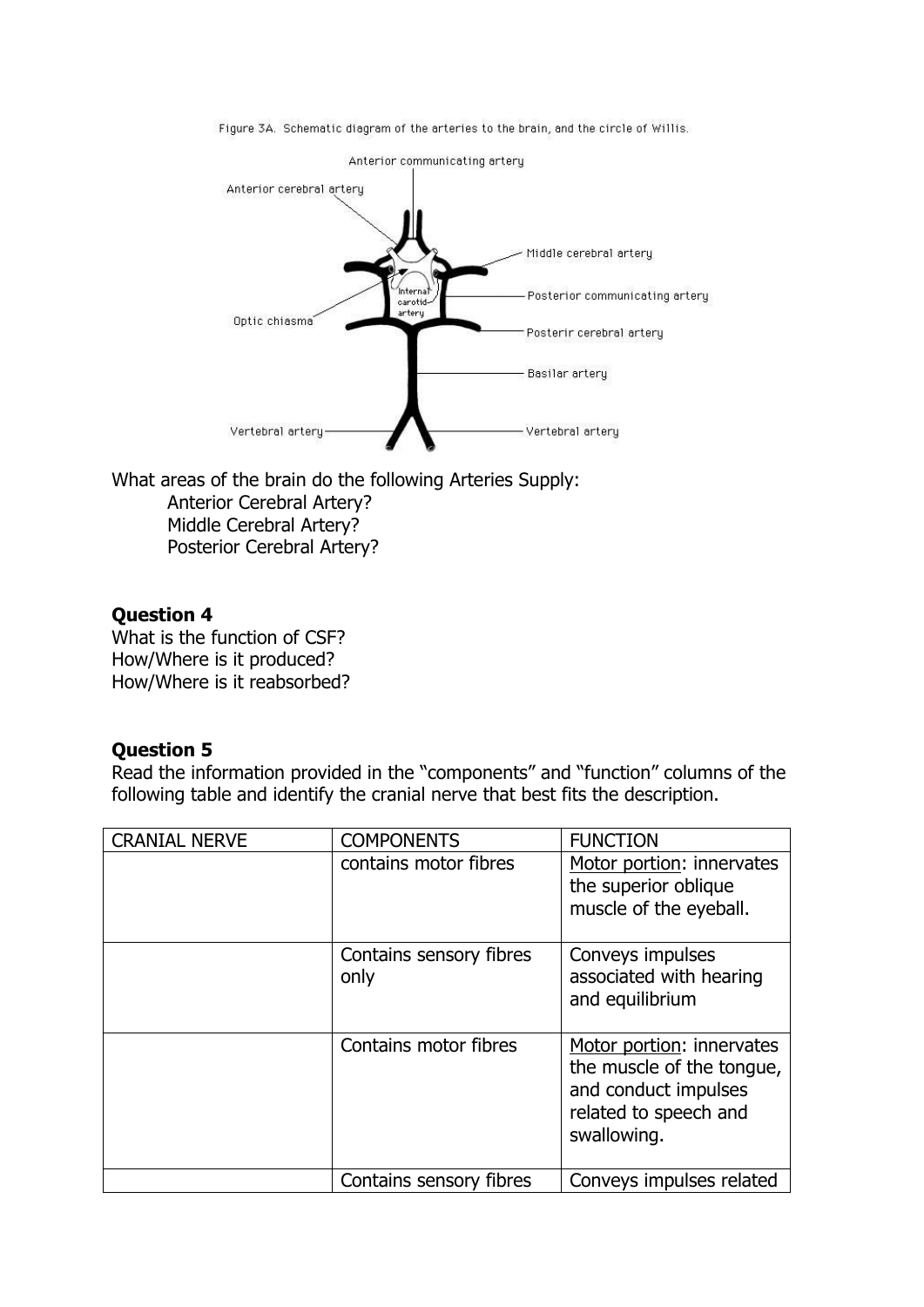| only                                      | to smell                                                                                                                                                                                                                                                                                                                                                                                                      |
|-------------------------------------------|---------------------------------------------------------------------------------------------------------------------------------------------------------------------------------------------------------------------------------------------------------------------------------------------------------------------------------------------------------------------------------------------------------------|
| Contains motor fibres                     | Motor portion: the<br>superior branch<br>innervates the superior<br>rectus muscle of the<br>eyeball and levator<br>palpebrae muscle of the<br>eyelid: the inferior<br>branch innervates medial<br>rectus, inferior rectus,<br>and inferior oblique<br>muscles of the eyeball<br>and controls the ciliary<br>muscle of the eye and<br>the sphincter muscle of<br>the iris.                                     |
| Contains both motor and<br>sensory fibres | Motor portion: innervates<br>the muscles of the<br>pharynx, larynx,<br>respiratory passageways,<br>heart, oesophagus,<br>stomach, small intestine,<br>large intestine and gall<br>bladder.<br><b>Sensory portion: conveys</b><br>impulses for sensations<br>from the larynx and<br>viscera                                                                                                                    |
| Contains both motor and<br>sensory fibres | Motor portion: innervate<br>the muscles of<br>mastication.<br><b>Sensory Portion: conveys</b><br>impulses related to<br>touch, pain and<br>temperature from the<br>skin over the eyelids, the<br>eyeball, lacrimal glands,<br>nasal cavity, the side of<br>the nose, forehead,<br>anterior scalp, the<br>mucosa of the nose,<br>palate, pharynx, teeth,<br>upper lip, check, two<br>thirds of the tongue, and |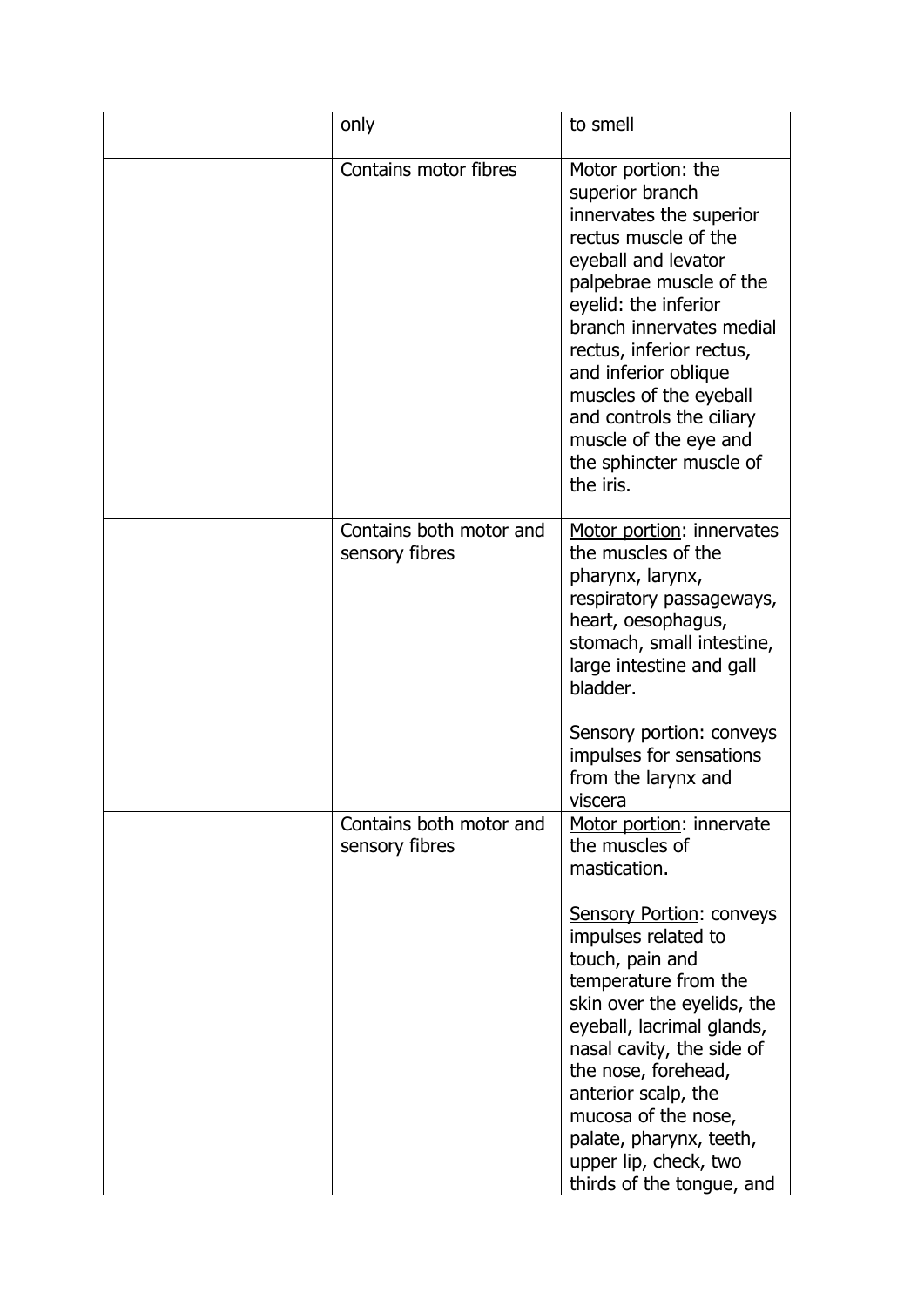|                                           | skin over the mandible,<br>side of the head and floor<br>of the mouth.                                                                                                                                                                                                                            |
|-------------------------------------------|---------------------------------------------------------------------------------------------------------------------------------------------------------------------------------------------------------------------------------------------------------------------------------------------------|
| Contains sensory fibres<br>only           | Conveys impulses<br>initiated by the rods and<br>cones of the retina.                                                                                                                                                                                                                             |
| Contains motor fibres                     | <b>Motor Portion: innervates</b><br>the voluntary muscles of<br>the pharynx, larynx and<br>soft palate as well as<br>conveying impulses to<br>the sternocleidomastoid<br>and trapezium muscles.                                                                                                   |
| Contains motor fibres                     | Motor Portion: innervates<br>the lateral rectus muscle<br>of the eyeball.                                                                                                                                                                                                                         |
| Contains both motor and<br>sensory fibres | Motor Portion: innervate<br>the swallowing muscles<br>of the pharynx and<br>parotid gland.                                                                                                                                                                                                        |
|                                           | <b>Sensory Portion: conduct</b><br>impulses from the<br>pharynx and taste buds<br>of the posterior third of<br>the tongue, and the<br>carotid sinus: also<br>conducts impulses for<br>muscle sense<br>(proprioperception) for<br>the lateral rectus muscle.                                       |
| Contains both motor and<br>sensory fibres | Motor Portion: innervate<br>the facial and scalp<br>muscles, the sublingual<br>and submandibular<br>glands.<br>Sensory Portion: conduct<br>impulses from the taste<br>buds of the anterior two<br>thirds of the tongue: also<br>conducts impulses for<br>muscle sense<br>(proprioception) for the |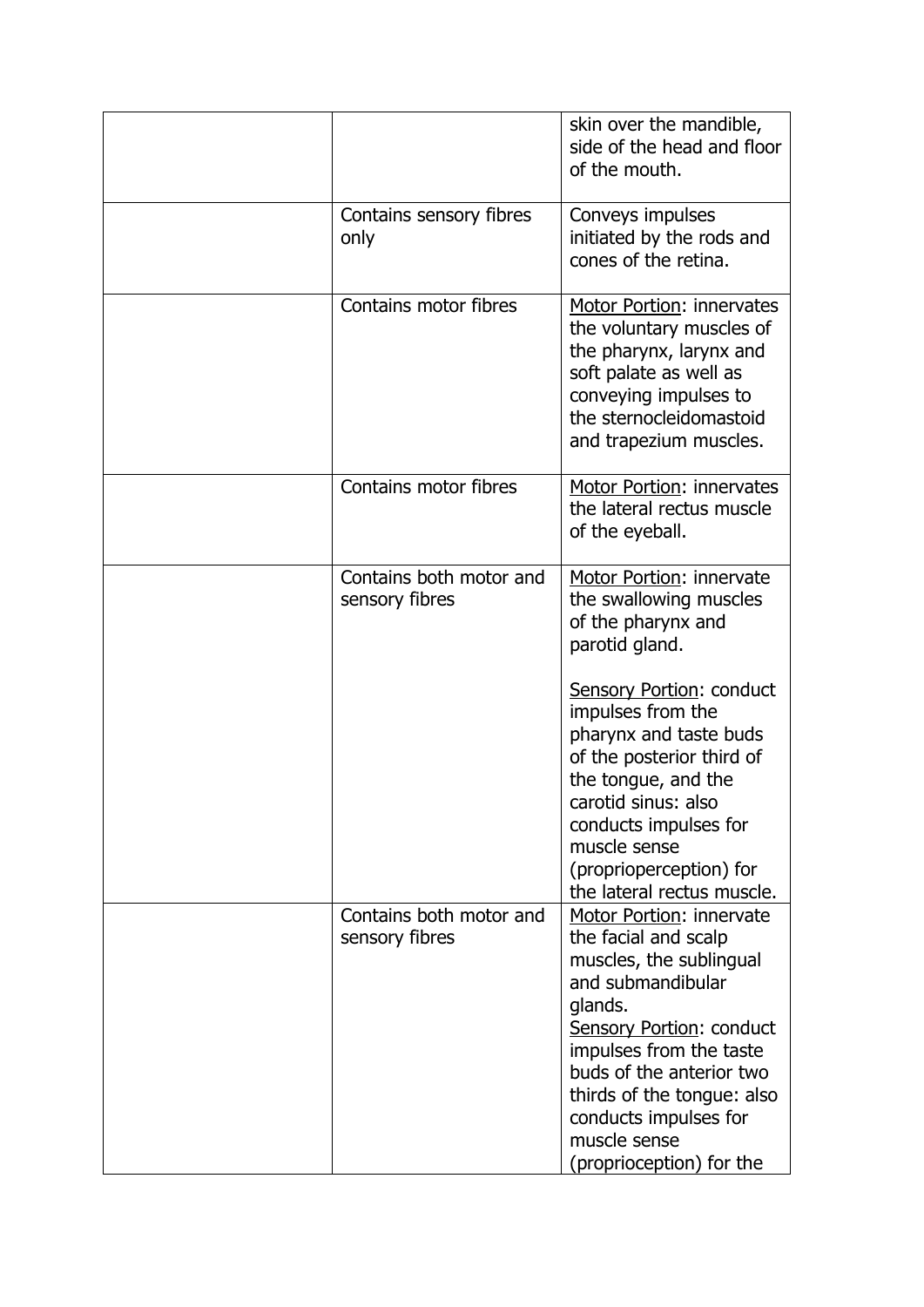|  | tace and scalp. |
|--|-----------------|
|  |                 |

## **ALTERED LEVEL OF CONSCIOUSNESS (LOC)**

## **Question 6**

What are the neurological signs of Brain hypoxia?

#### **Question 7**

List 6 potential causes of decreased LOC?

#### **Question 8**

What is Diabetes Insipidus? Outline the difference between Neurogenic and Nephrogenic causes.

## **NEUROLOGICAL ASSESSMENT**

#### **Question 9**

**Strictly** speaking, if you ask a patient with a Endotracheal Tube insitu what is their name, location, and current time, and they write the correct answers on a piece of paper what do they score for the voice section of the GCS?

#### **Question 10**

What methods are used to illicit a painful stimulus to a patient whilst carrying out the GCS assessment? What are the pros and cons of each?

#### **Question 11**

Identify factors which will inhibit the accuracy of the GCS?

#### **PRINCIPLES OF RAISED INTRACRANIAL PRESSURE**

The primary goals in the management of the patient with increased intracranial pressure (ICP) in the intensive care unit are to prevent secondary neurological injury and limit possible complications that could occur in other organs systems (Butterworth & Prough 1991 p 1467). Secondary injury refers to events of complications that contribute to further brain injury after the initial primary event. Events that may cause secondary brain injury include systemic hypotension, hypoxaemia, hypercapnia, sustained increased intracranial pressure and sustained cerebral oedema. In order to understand the means of preventing secondary injury it is necessary to have a comprehensive understanding of what causes raised intracranial pressure and the basis for preventing secondary injury are based on the Monroe Kellie doctrine.

# **Question 12**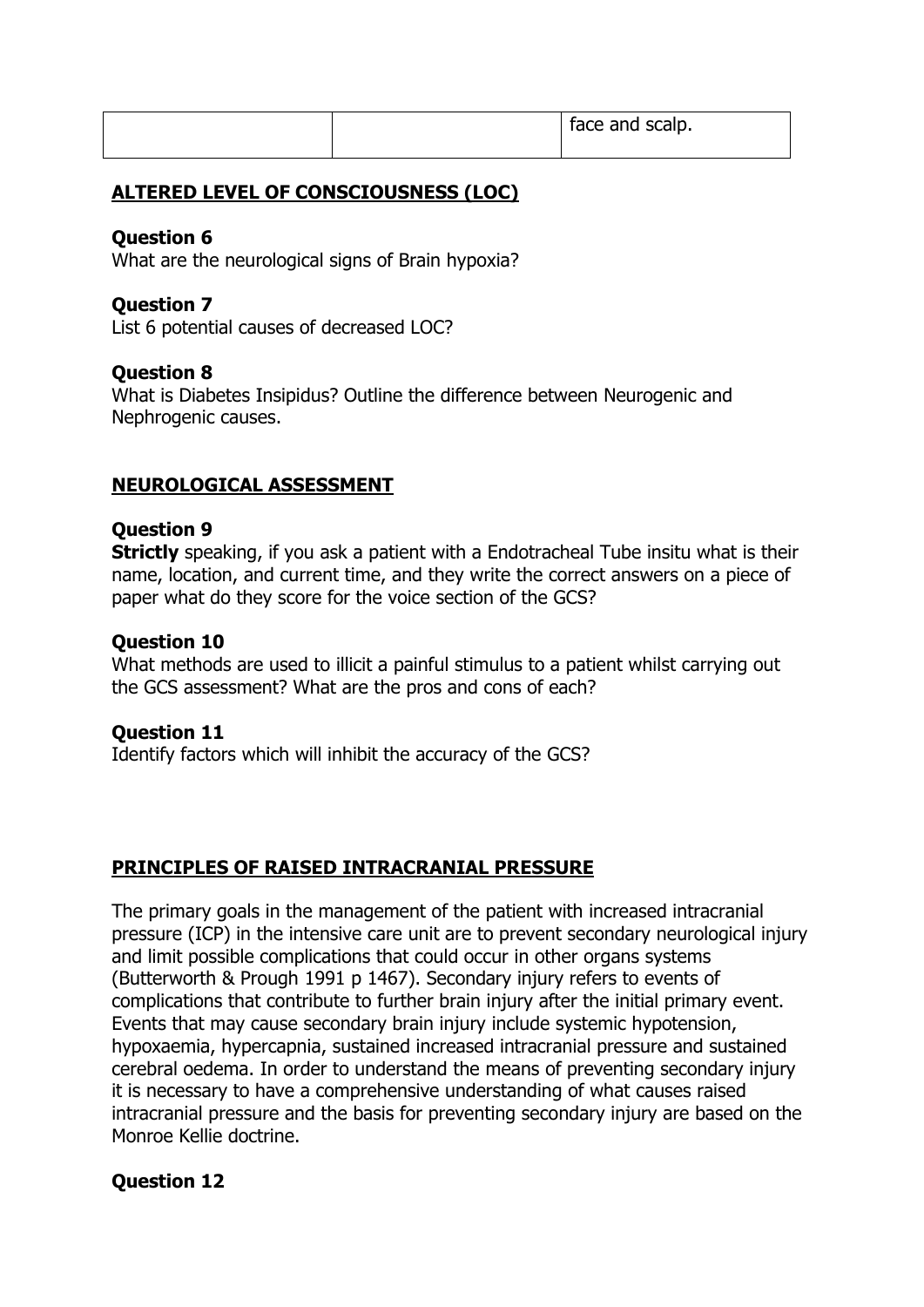Define the "Munro-Kellie Doctrine" and explain what mechanisms allow for normal compensation (autoregulation) of increased ICP and at what point will decompensation occur?

#### **Further Reading:**

Andrus, C, 1991, "Intracranial Pressure: dynamics and nursing management", Journal of Neuroscience Nursing, vol 23, no 2, pp85 –87

#### **Question 13**

Indicate on the "volume Pressure Curve" figure 4 where compensation and decompensation are occurring?





#### **Further reading:**

Lyons, M, and Meyer, F, 1990, "Cerebrospinal fluid physiology and the management of increased intracranial pressure", Mayo Clinic Proc, vol65, pp 684- 705.

#### **Question 14**

What is the most significant problem of Increased ICP?

#### **Question 15**

What is meant by the term Cerebral perfusion pressure (CPP) and how do we calculate it? What is normal?

#### **Question 16**

Describe what effect increases and decreases of the following potentially have on ICP/CPP?

Cerebral metabolism **Temperature** PaCO2 PaO2 Venous return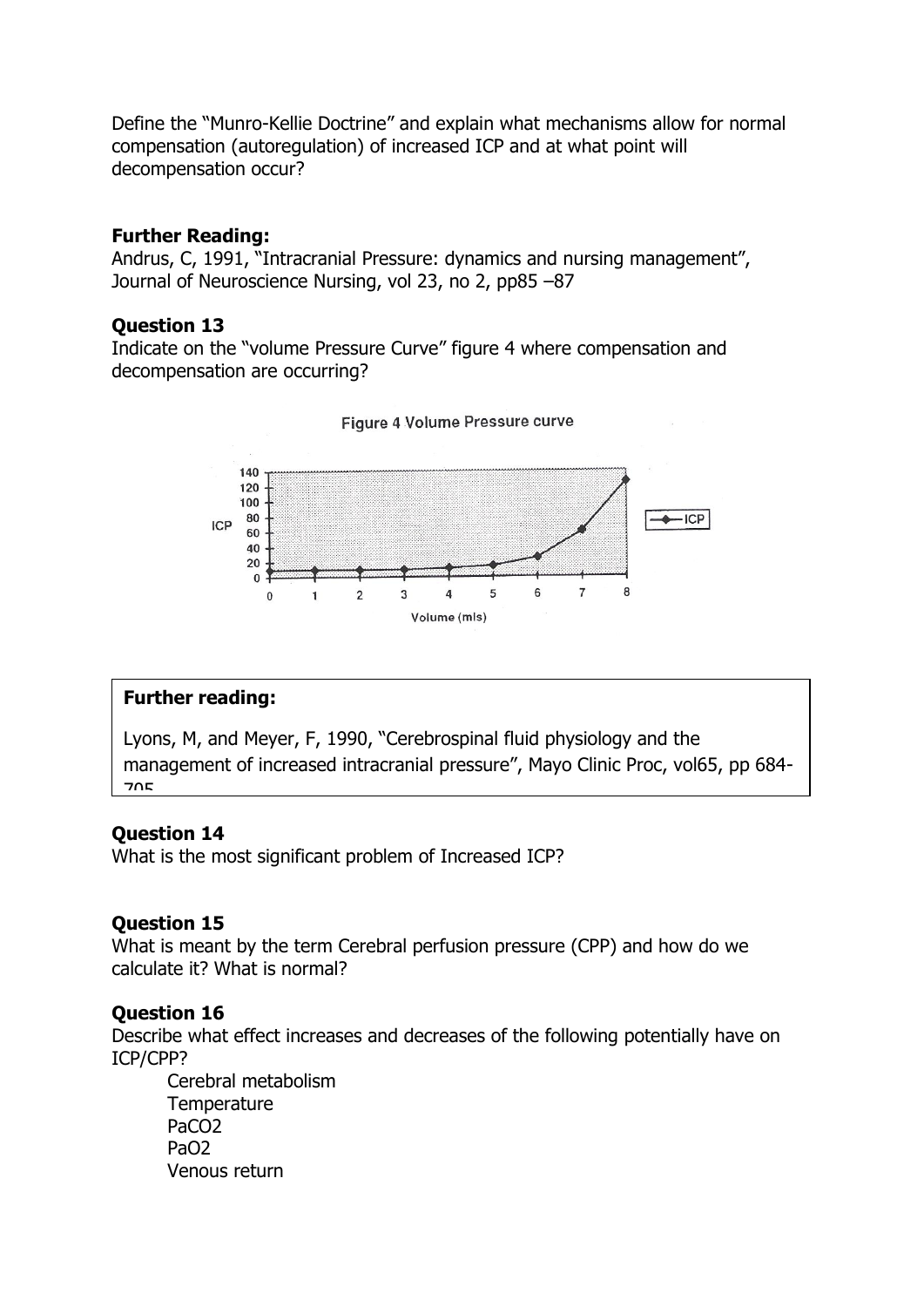pH

What nursing/medical interventions maybe used/altered to optimize these in a head injured patient?

## **Cerebral Oedema**

Cerebral Oedema is an abnormal accumulation of water or fluid, either local or generalized, in the intracellular space, the extracellular space or both and is associated with an **increase in brain tissue volume.** Cerebral oedema may cause deterioration in brain function through the compression of brain tissue and blood vessels. The compression of blood vessels may cause deterioration in brain function by reducing oxygen delivery to the brain. Cerebral oedema may also block the flow of CSF, contributing to a rise in ICP. Cerebral oedema often reaches its maximum 48-72 hours post injury.

## **Question 17**

The three main types of cerebral oedema are vasogenic, cytotoxic and interstitial. Briefly describe how each of these occur?

## **Question 18**

Describe how mannitol and frusemide decrease ICP.

#### **Brain Herniation**

Increased intracranial pressure caused by cerebral oedema or a space occupying lesion will lead to herniation of the brain tissue if left untreated. Brain herniation can be simply defined as the protrusion of brain tissue outside of its normal compartment.

#### **Question 19**

What are some of the impending signs for brain herniation in the conscious patient and those patients heavily sedated in the ICU?

#### **Further Reading**

Mauldin, R, and Coleman, L, 1983, "Intracerebral herniation", Journal of Neurosurgical Nursing, Vol. 15, No. 5. pp 287 – 290.

Marano Morrison, C, "Brain Herniation Syndromes", Critical Care Nurse, vol 7, no. 5, pp 34 – 38.

# **Subarachnoid Haemorrhage (SAH)/ Cerebral Vasospasm**

Subarachnoid haemorrhage is bleeding in the subarrachnoid space within the cranial vault. The causes of SAH include ruptured cerebral arteriovenous malformation and herpertensive haemorrhage. The major cause of SAH is a cerebral aneurysm.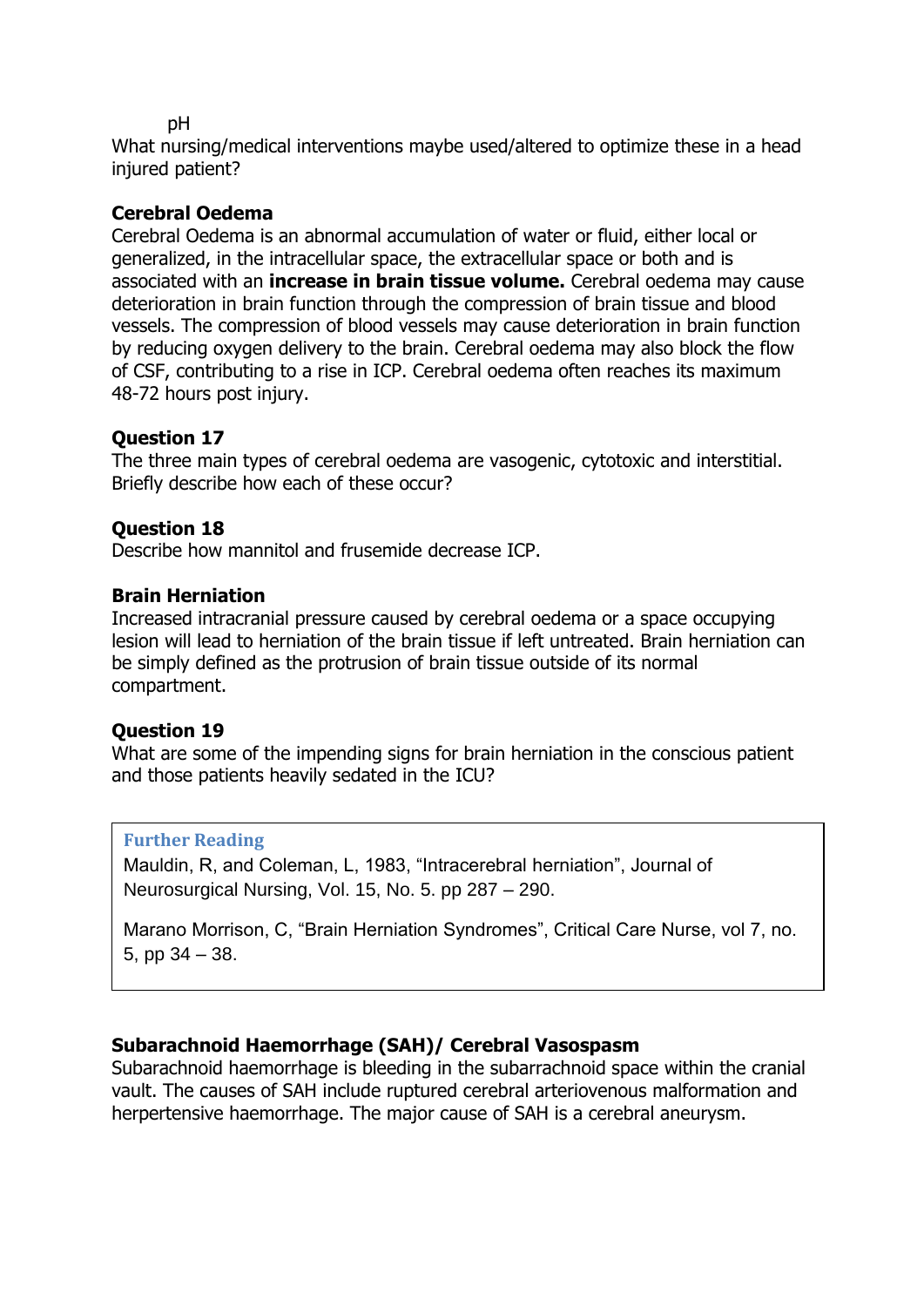Hunt and Hess have developed a clinical grading of SAH based on patients presenting level of consciousness. The scale is presented below. Rearrange the definitions so they correctly match the Hunt and Hess grading.

| Grade 0 | Stupor, moderate to severe<br>hemiparesis, possibly early decerebrate<br>rigidity and vegetative disturbances. |
|---------|----------------------------------------------------------------------------------------------------------------|
| Grade 1 | Drowsiness, confusion, or mild focal<br>deficit.                                                               |
| Grade 2 | Deep coma, decerebrate rigidity,<br>moribund appearance.                                                       |
| Grade 3 | <b>Unruptured Aneurysm</b>                                                                                     |
| Grade 4 | Moderate to severe headache, nuchal<br>rigidity, no neurological deficit other<br>than third nerve palsy       |
| Grade 5 | Asymptomatic or minimal headache<br>and slight nuchal rigidity                                                 |

# **Hunt and Hess's Clinical Grade of Aneurysms (Manifold p 63)**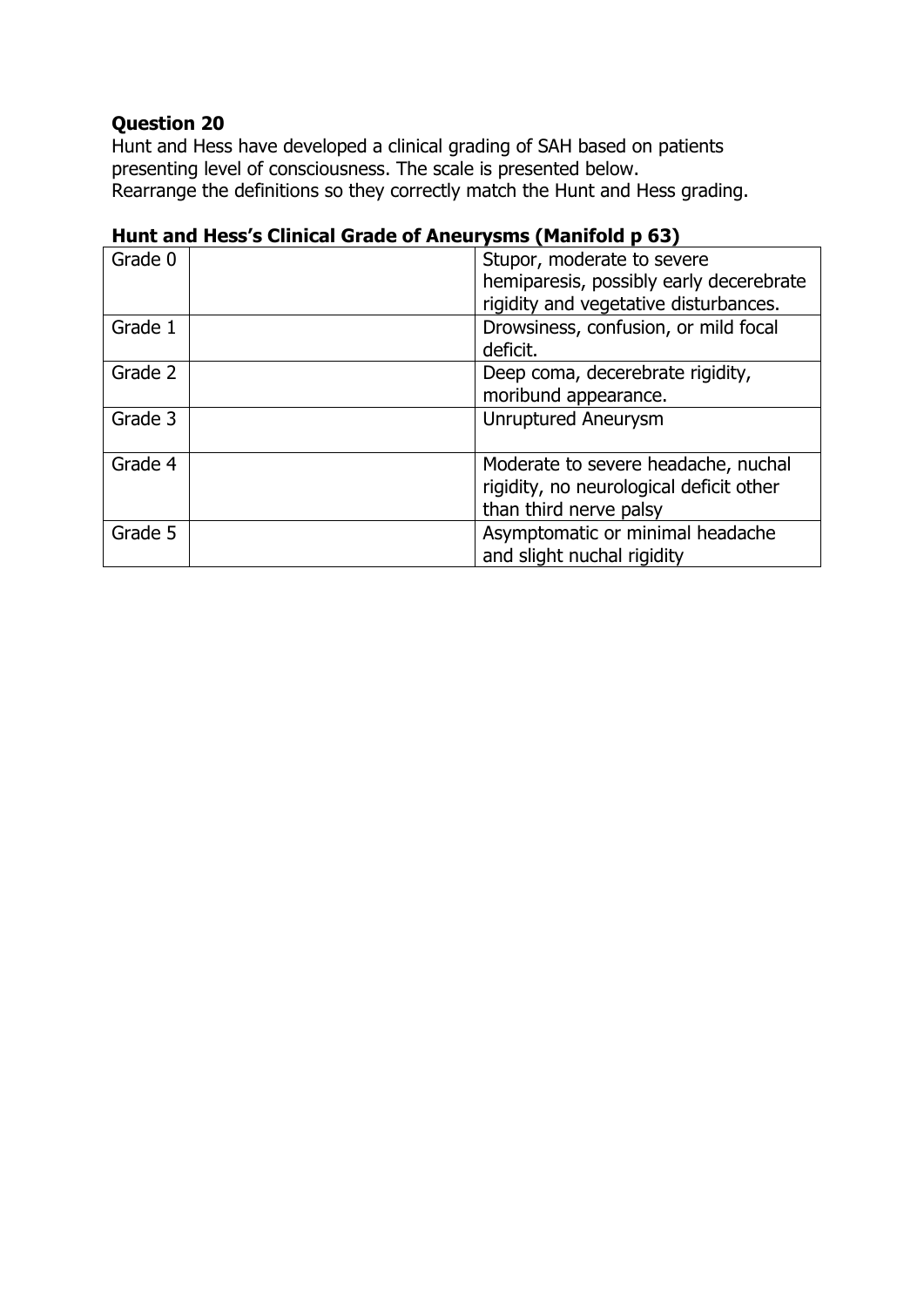Cerebral vasospasm is a major complication following a SAH. What is it? What problems does it cause? How can it be prevented? How can in be treated should it occur?

haemorrhage", Neurologic Care vol. 18, pp590-5977-18, pp590-5977-18, pp590-5977-18, pp590-5977-18, pp590-5977-

## **Further Reading**

Sikes, P, and Nolan, S, 1993, "Pharmacologic management of cerebral vasospasm", Critical Care nurse Quarterly, Vol. 15 No. 4, pp 78-88

Dorsch, N, 1992, "Cerebral aneurysms and subarachnoid haemorrhage", Australian Critical Care, Vol 5, No. 3, pp17-19

Stewart Amideri, C, 1989, "Hypervolemic hemodilution: a new approach to subarachnoid

## **Intracranial Pressure Monitoring**

The aim of ICP monitoring is to provide a constant and accurate measurement of ICP. There are many different sites used for monitoring ICP, some examples and the advantages and disadvantages these systems are listed below.

| <b>Site</b>        | Advantages                                                                   | <b>Disadvantages</b>                                                                                                               |
|--------------------|------------------------------------------------------------------------------|------------------------------------------------------------------------------------------------------------------------------------|
| Ventricular drains | More accurate<br>measurement of<br><b>ICP</b><br>Able to drain CSF           | Increased risk of<br>infection<br>Risk of<br>unintentional loss<br>of CSF<br>Insertion may be<br>$\bullet$<br>difficult            |
| Intraparenchymal   | Ease of placement<br>Non fluid filled<br>system                              | Potential for brain<br>injury<br>Risk of infection<br>No CSF drainage<br>$\bullet$                                                 |
| Subarachnoid       | Ease of placement<br>No brain<br>penetration<br>Less risk of<br>infection    | Questionable<br>accuracy<br>No CSF drainage<br>$\bullet$<br>Fluid filled system<br>$\bullet$<br><b>Brain tissue</b><br>obstruction |
| Epidural           | Dura remains<br>$\bullet$<br>intact<br>Non fluid filled<br>Ease of insertion | Questionable<br>accuracy<br>No CSF drainage                                                                                        |

#### **Further Reading**

Cummings, R, 1992, "Understanding external ventricular drainage", Journal of Neuroscience Nursing, vol.24, no.2, pp84-87

Wisinger, D, and Mest Beck, L, 1990, " Ventriculostomy: a guide to nursing management", Journal of Neuroscience Nursing, vol.22, no.6.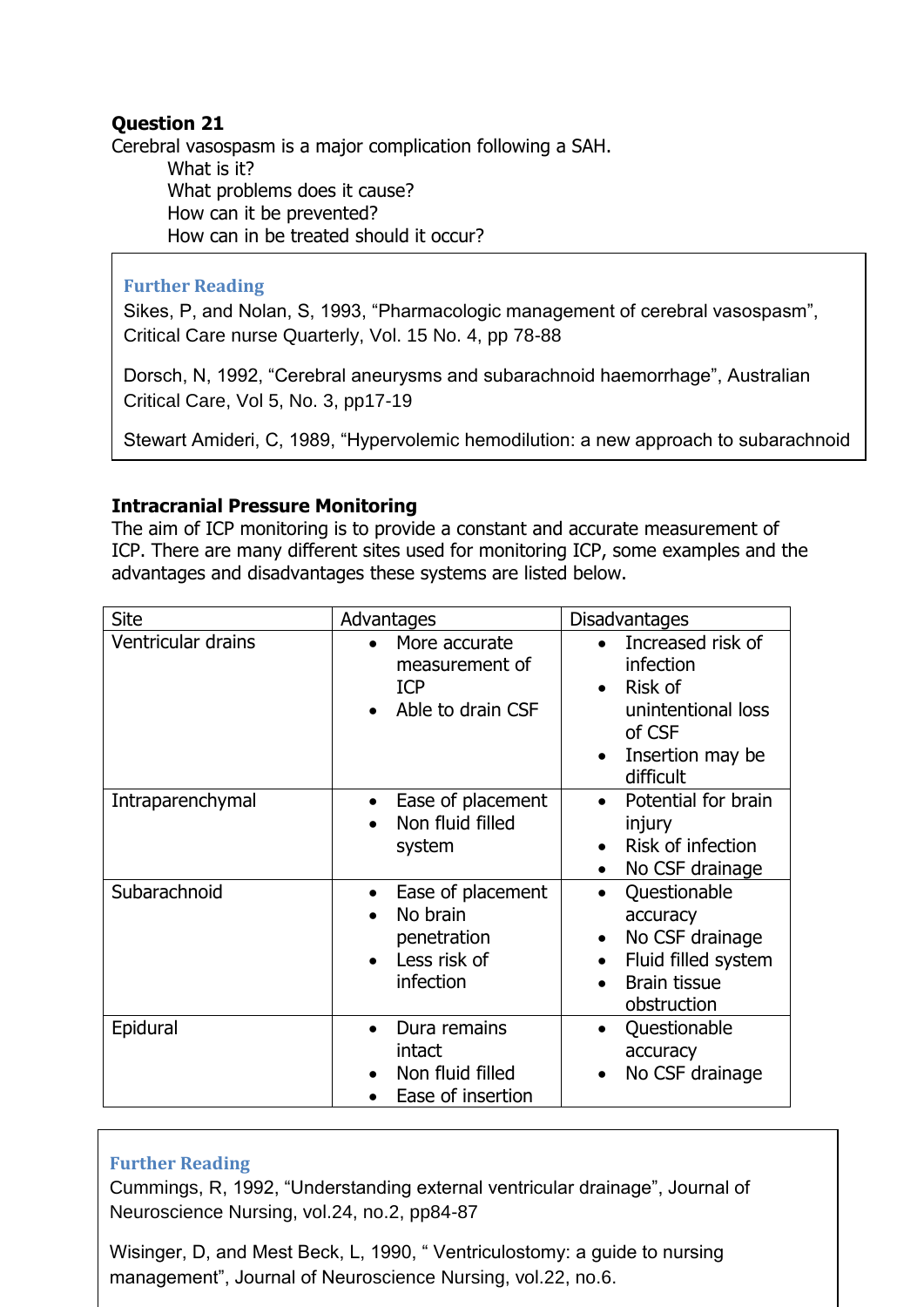The medical order for your patient is to suspend the ventricular drainage bag 20cms above the tragus. Indicate, on the following diagram, where the tragus is and what reference point you would use on the ventricular system.



#### **Question 23**

During suctioning you note that your patients ICP rises, what actions would you take?

#### **Question 24**

You detect a sustained elevation in ICP, above predetermined limits. Indicate appropriate nursing actions.

#### **Question25**

Your patients CPP is below the acceptable parameters, what may cause this decrease?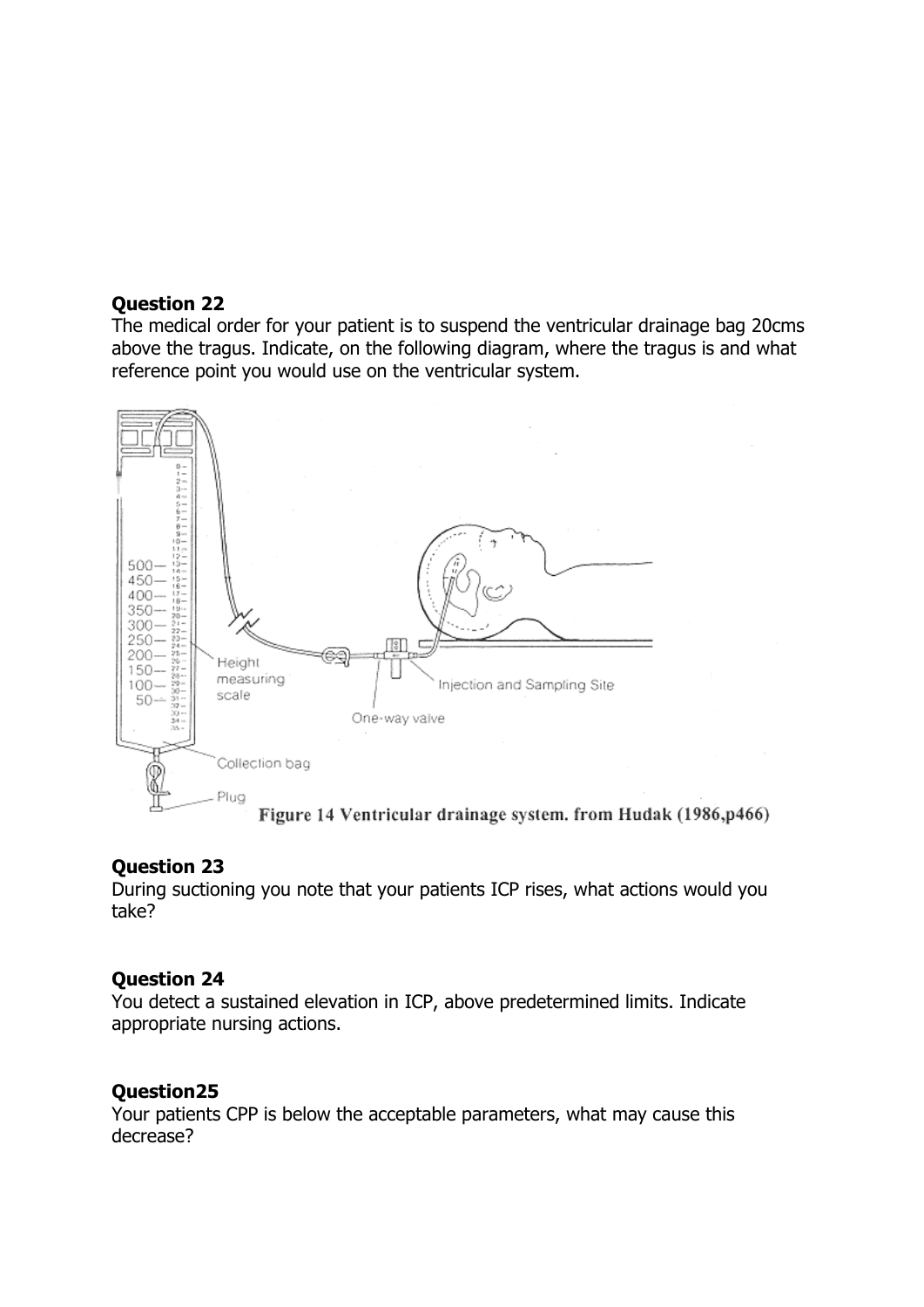Infection is a recognized complication of intracranial catheters. List the risk factors associated with intracranial catheters and appropriate nursing actions to minimize the risk of infection.

#### **Further Reading**

Hickman, K, Mayer, B, Muwaswes, 1990, " Intracranial pressure monitoring: review of risk factors associated with infection", Heart & Lung, vol. 19 no.1.

Franges, E, Biedman, M, 1988, "Infections related to intracranial pressure monitoring", Journal of Neuroscience Nursing, vol. 20, no. 2,pp94-103.

Smith, K, 1987, "Head trauma; comparison of infection rates for different methods of intracranial pressure monitoring", Journal of Neuroscience Nursing, vol.19, no. 6, pp310-314.

#### **ICP Waveform**

The ICP waveform is a modified arterial pressure trace and shows characteristic waveforms (Figure 2). The first peak (P1) is called the "percussive" wave and results from arterial pressure transmitted from the choroid plexus. The second peak (P2) is the "tidal" wave and its amplitude varies with brain compliance. Decreasing brain compliance increases P2 amplitude, which may then exceed P1. P3 represents the dicrotic notch, and is therefore caused by closure of the aortic valve.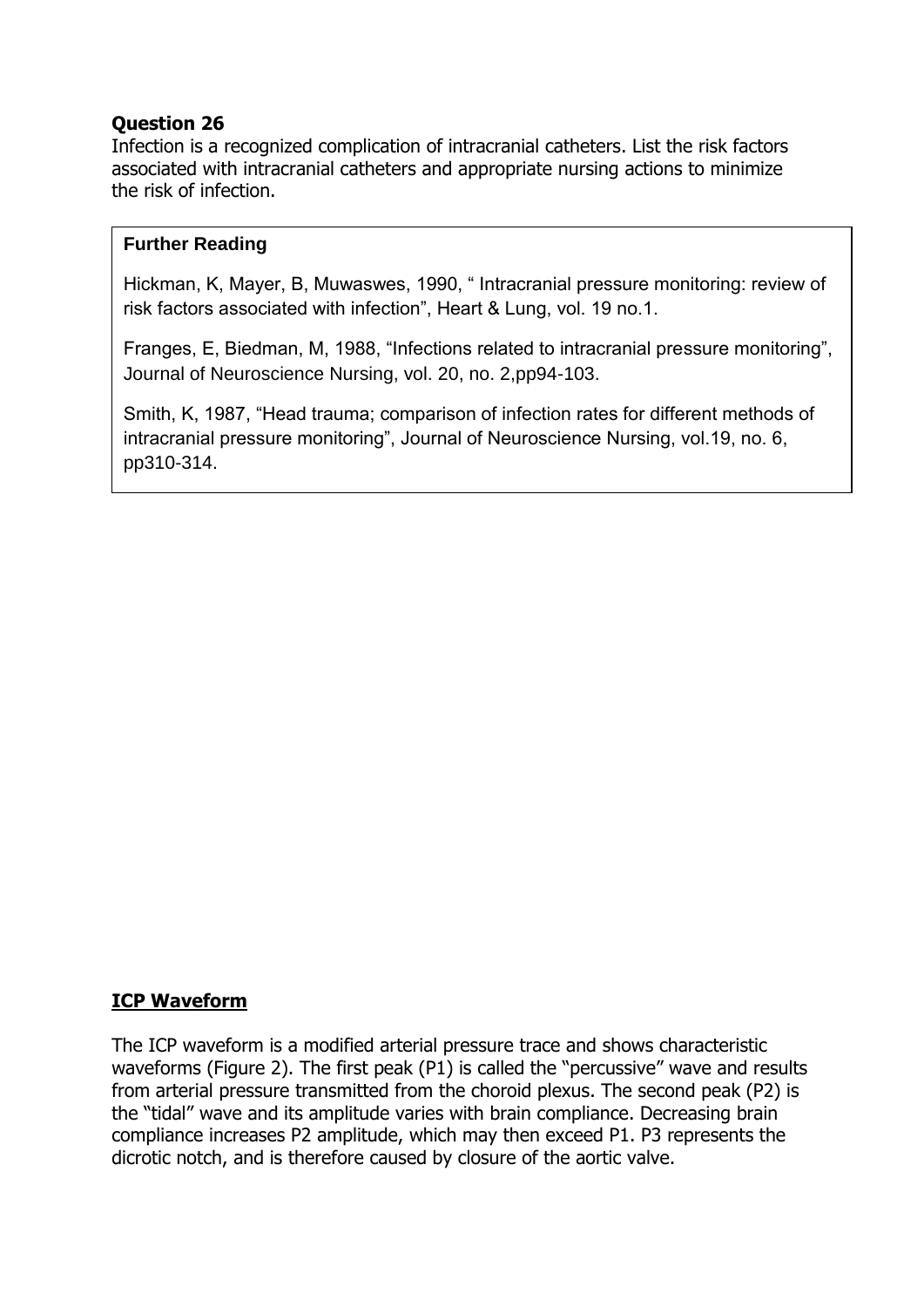

## **Further Reading**

no.<br>2, pp. 122. pp. 122. pp. 122. pp. 122. pp. 122. pp. 122. pp. 122. pp. 122. pp. 122. pp. 122. pp. 122. pp. 122

Pollack-Latham C.L., 1987, "Intracranial pressure monitoring. Part 1 Physiologic principles" Critical Care Nurse, Vol 7 (5).

Pollack-Latham C.L., 1987, "Intracranial pressure monitoring. Part 2, Patient care"' Critical Care Nurse, Vol7 (6).

Mitchell, P, 1986, "Intracranial hypertension: influence of nursing care activities", Nursing Clinics of North America, vol21, no.4 pp. 563-575.

Drummond, B, 1990, Drummond, B, L, 1990, "Preventing increased intracranial pressure: nursing care can make the difference", focus on Critical Care, vol.17,

# **Definition of Death and Brain Death**

The statutory definition of death that applies in New South Wales is that "a person is dead when there is irreversible cessation of circulation of blood in the body of the person, **or** when there is irreversible cessation of all function of the brain of the person. The expression "brain death" is used to describe death which has occurred because of irreversible cessation of all function of the brain."

(Health Care Committee, National Health and Medical Research Council, November 1993 Draft guidelines for donation of organs and tissue for transplantation)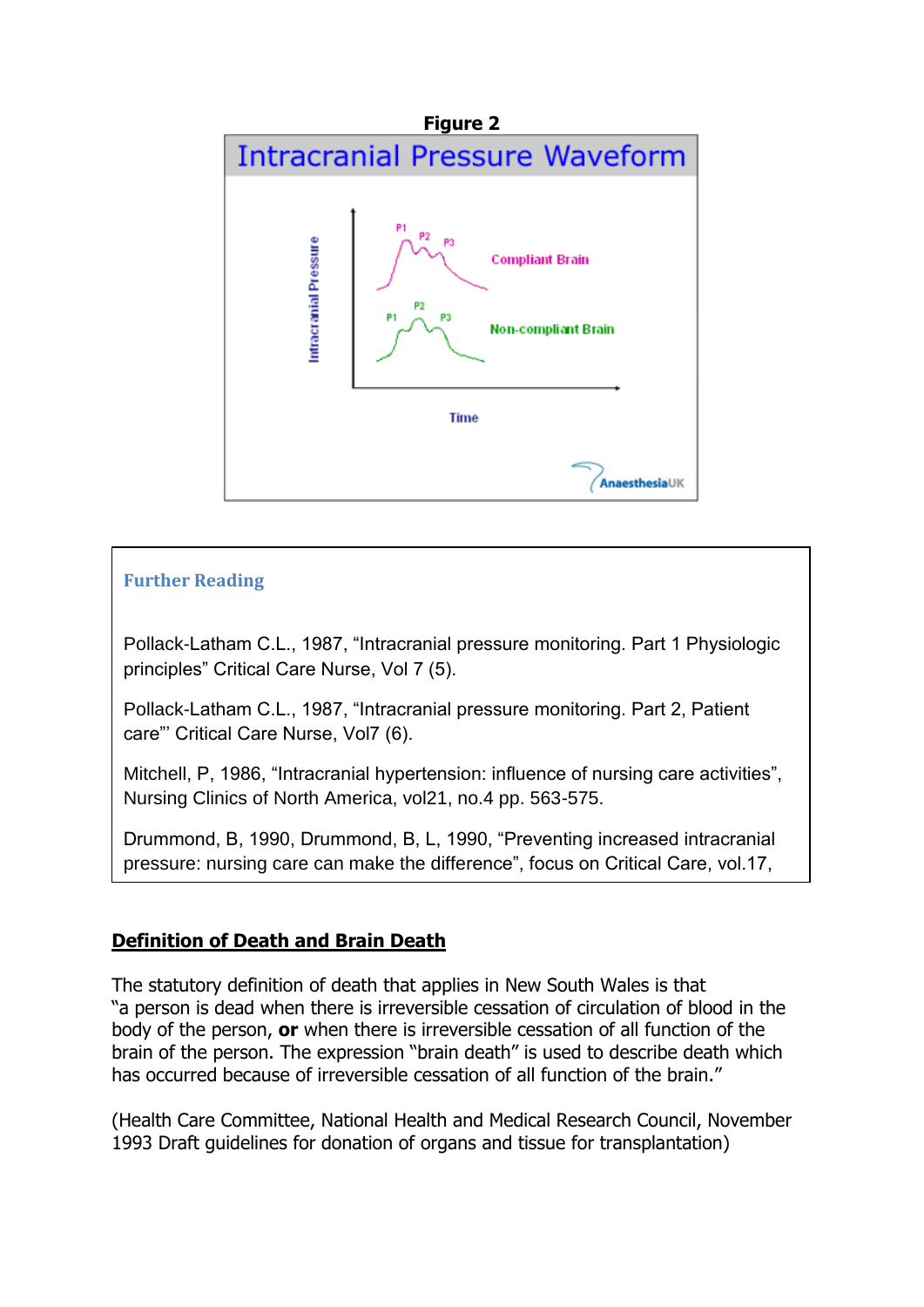# **Diagnostic Test for the Confirmation of Brain Death**

Before a diagnosis of brain death is made there is a number of exclusion criteria that need to be made, these include;

- A known cause for state of unconsciousness is known.
- The patient is not under the influence of sedatives or other chemicals that may mask level of consciousness.
- All electrolytes are within normal level
- The patient is normothermic

Once these exclusion criteria have been satisfied then the clinical testing of the brain death can begin. Brain death is diagnosed when all brain stem reflexes are absent. This includes the following:

- 1. The pupils are fixed in diameter and do not respond to sharp changes in the intensity of incident light. (III cranial nerve)
- 2. There is no corneal reflex. (V and VII cranial nerve)
- 3. The vestibule-ocular reflexes are absent. (VIII cranial nerve)
- 4. No motor response within cranial nerve distribution can be elicited by adequate stimulation of any somatic area. (VII cranial nerve)
- 5. There is no gag reflex or reflex response to bronchial stimulation by a suction catheter passed down the trachea. (IX and X cranial nerve)
- 6. No respiratory movements occur when the patient is disconnected from the mechanical ventilator for long enough to ensure that the arterial carbon dioxide tension rises above the threshold for stimulation of respiration.

(The Lancet, November 1976 p 1069-1070)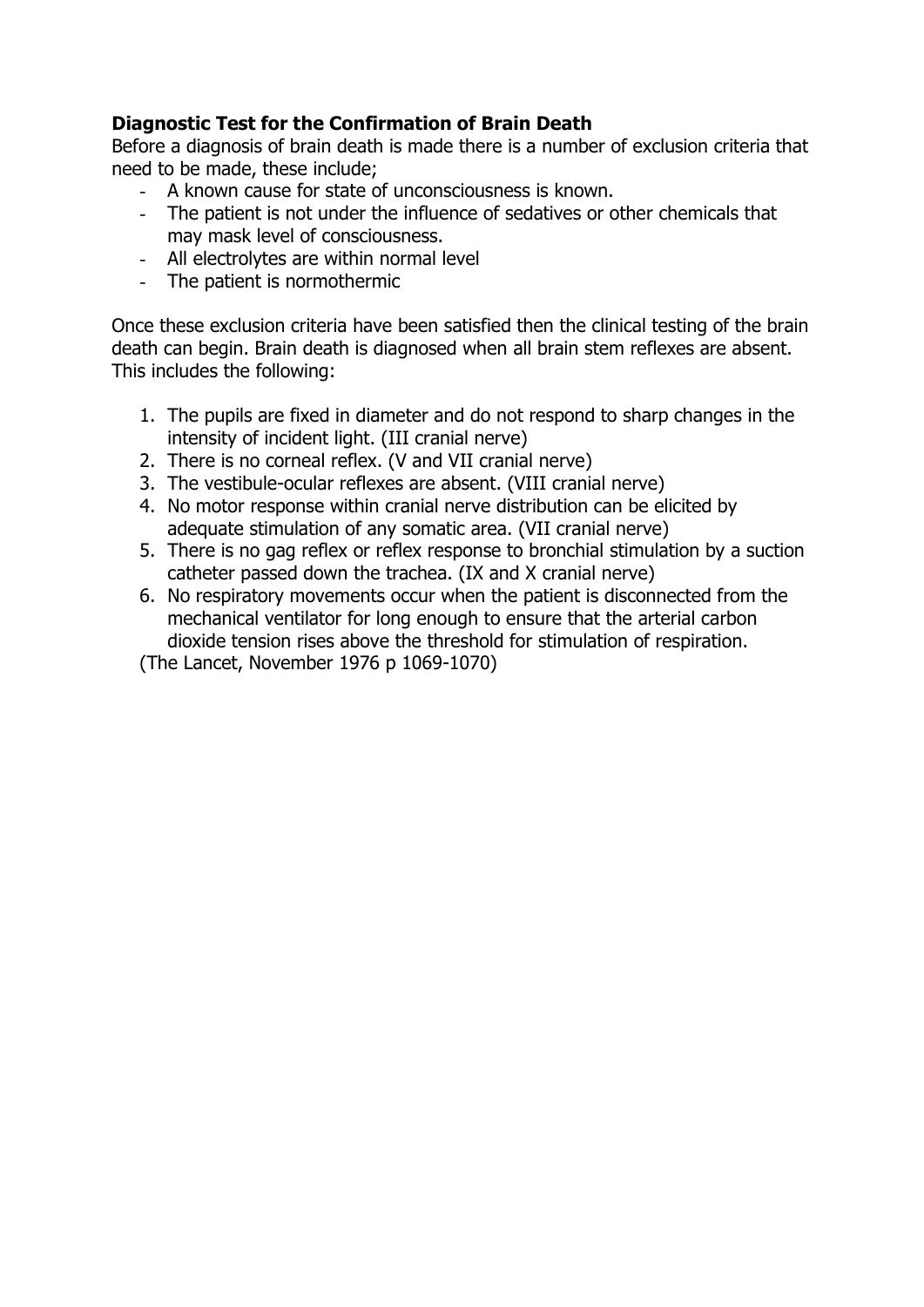# **Donor Criteria**

Multi – Organ Criteria:

- 1. Age: No limit, dependent on Donor.
- 2. Has suffered complete and irreversible brain stem damage resulting in brain stem death.
- 3. Is maintained on a ventilator.
- 4. Has no malignancy except primary brain tumor.
- 5. Has no major systemic sepsis.
- 6. The patient has to be tested for Hepatitis B, C and HIV, positive results are considered in relation to the recipient.

With the onset of tentorial herniation and subsequent brain death the following clinical manifestation are frequently seen;

- 1. Loss of vasomotor tone, with resultant fall in systolic blood pressure.
- 2. Diabetes insipidus contributing to hypervolaemia
- 3. Loss of homeostatic temperature control and therefore hyperthermia.
- 4. Neurogenic pulmonary oedema.

Once brain death has been diagnosed the above clinical manifestations need be treated if the patient is to donate their organs.

- 1. Give colloid rapidly until blood pressure is restored. This may require 4 litres or more of fluid. Maintain CVP 8-12 cmH2O, and urine output of 0.5ml/kg/hr.
- 2. If blood pressure does not respond start vasoconstrictor therapy Metaraminol or Noradrenaline to maintain systolic pressure of 80 – 100mmHg.
- 3. If in diuretic phase give fluids (and potassium if required) replacing previous hours urine output 100mls. Vasopressin (DDAVP or pritressin for example)

(Red Cross Transfusion Service)

# **Question 27**

What is the legal time of death for a patient undergoing brain death tests?

#### **Further Reading**

Pearson, 1993 The potential organ donor. The Medical Journal of Australia. Vol158, (4), pp 45-47.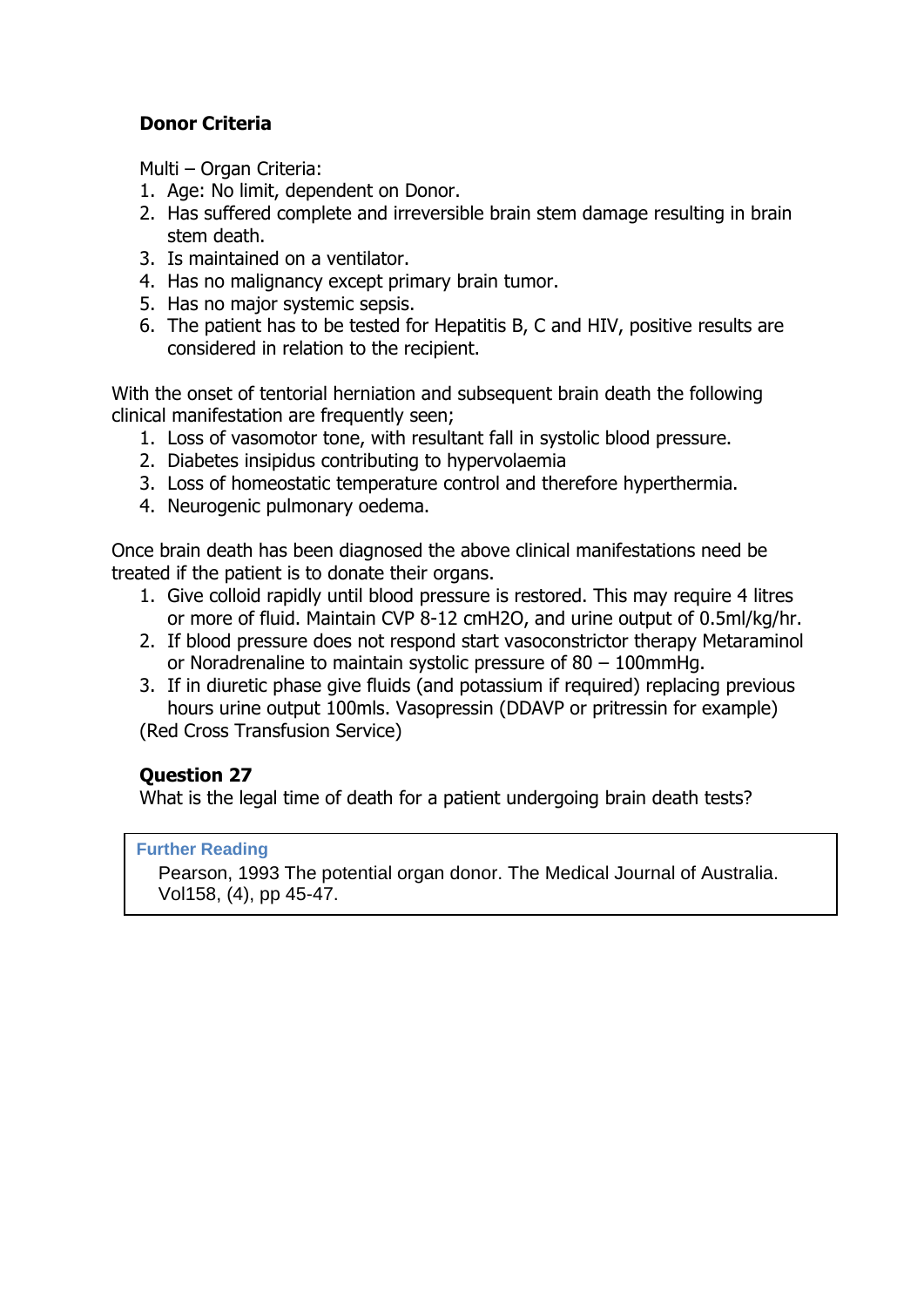# **Donation after Cardiac Death**

#### **Donor Selection Criteria**

The following donor selection criteria are proposed:

1. The donor falls within Maastricht category 3 or 4.

2. Age: more than 5 years and less than/equal to 65 years. Preclusion of children less than 5 years relates to difficulty in this age group in establishing irreversibility of cessation of circulation and cardiac output within the short time frame required to proceed with DCD.

3. Catastrophic, irreversible cardiorespiratory or neurological injury, not fulfilling brain death criteria, where withdrawal of life sustaining treatment is considered appropriate and following which rapid progression to death is anticipated.

4. Expectation that death is likely to occur within 60 minutes once the patient is removed from the ventilator and other supportive measures. Multi-organ retrieval is possible, although retrieval of the liver in this setting usually requires that the patient decease within 30 minutes.

5. No history of malignant melanoma, metastatic malignancy, or non-curable malignancy. Some early stage malignancies that have undergone successful treatment may be considered.

6. No active HIV infection, or risk behaviours for HIV in the last 12 months. 7. No untreated bacterial, viral or fungal infection. Treatment for any suspected sepsis should be provided for at least 24 hours before suitability for donation is considered.

8. Patient identity is known.

The **'Maastricht' 8 categories** for non-heart-beating donation, now termed 'donation after cardiac death' (DCD), have been developed as a way to categorise potential donors on a clinical basis and are widely accepted internationally.17, 18 **Category 1:** Dead on scene (out of hospital) - Unknown warm ischaemic time: 'Uncontrolled'

**Category 2:** Unsuccessful resuscitation- Known warm ischaemic time: 'Uncontrolled' **Category 3:** Waiting cardiac death after planned treatment withdrawal - Known and limited warm ischaemic time: 'Controlled'

**Category 4:** Cardiac arrest after confirmation of brain death but before planned organ procurement - Known and potentially limited warm ischaemic time: 'Uncontrolled'

Organ Donation after Cardiac Death: NSW Guidelines 19-Jun-2007 Department of Health, NSW http://www.health.nsw.gov.au/policies/